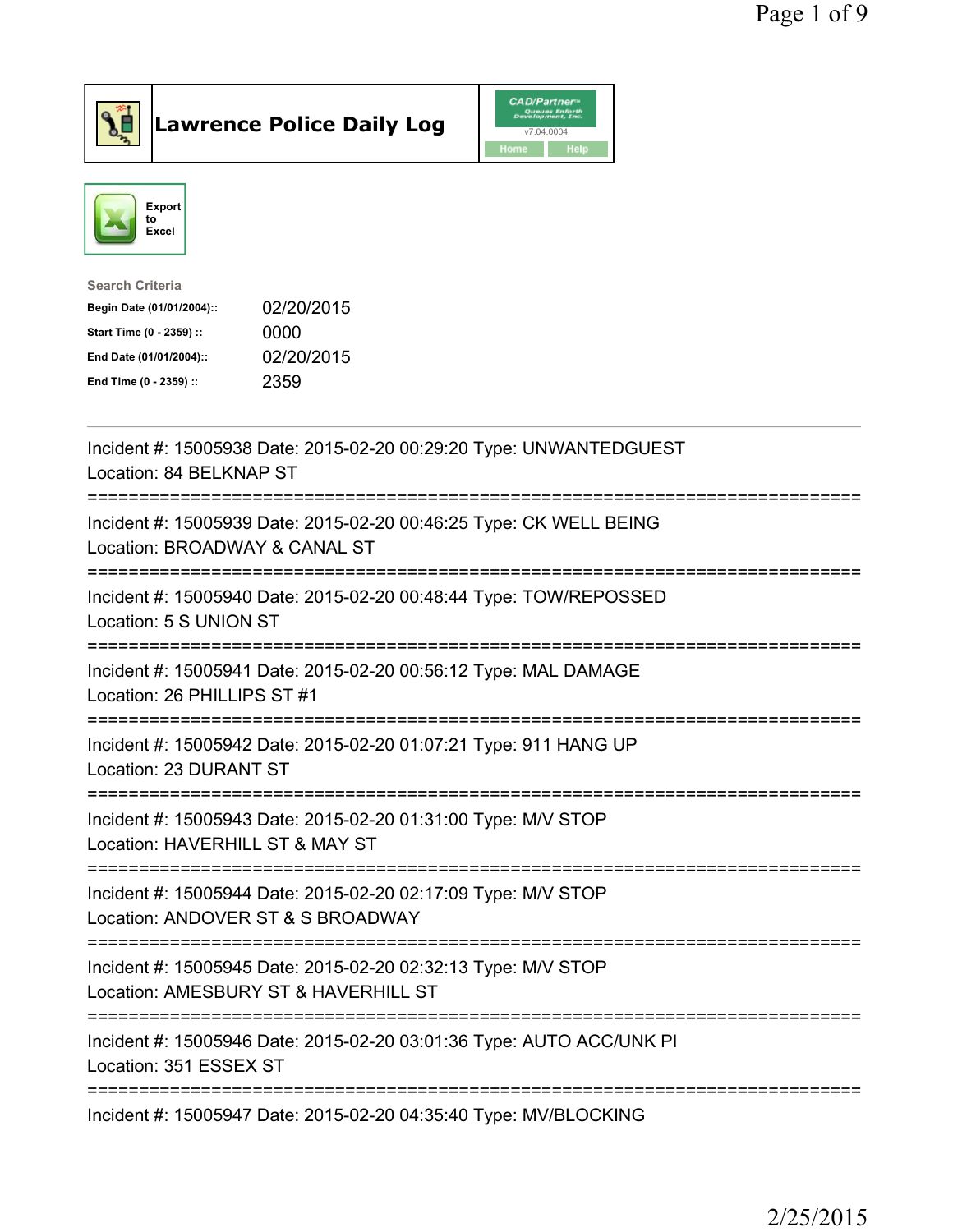Location: WENDELL ST & WEST ST =========================================================================== Incident #: 15005948 Date: 2015-02-20 04:52:43 Type: SUS PERS/MV Location: 113 FARNHAM ST =========================================================================== Incident #: 15005949 Date: 2015-02-20 05:24:31 Type: HIT & RUN M/V Location: 374 WATER ST =========================================================================== Incident #: 15005950 Date: 2015-02-20 06:43:43 Type: ALARMS Location: WALKIN CENTER / 25 MARSTON ST =========================================================================== Incident #: 15005951 Date: 2015-02-20 07:33:30 Type: SUS PERS/MV Location: 40 MONTGOMERY ST =========================================================================== Incident #: 15005952 Date: 2015-02-20 08:16:28 Type: CLOSE STREET Location: MIDDLEBURY ST & OLIVE AV =========================================================================== Incident #: 15005953 Date: 2015-02-20 08:50:36 Type: DOMESTIC/PROG Location: 19 TEWKSBURY ST FL 2 =========================================================================== Incident #: 15005954 Date: 2015-02-20 08:55:22 Type: CLOSE STREET Location: 17 BROOKLINE ST =========================================================================== Incident #: 15005955 Date: 2015-02-20 09:22:17 Type: WIRE DOWN Location: HANCOCK ST =========================================================================== Incident #: 15005956 Date: 2015-02-20 09:22:40 Type: ALARM/BURG Location: LAWRENCE EVANGELICA CHURCH / 61 WARREN ST =========================================================================== Incident #: 15005957 Date: 2015-02-20 09:53:54 Type: B&E/MV/PAST Location: 291 BROADWAY =========================================================================== Incident #: 15005958 Date: 2015-02-20 10:32:31 Type: AUTO ACC/NO PI Location: BIG N' BEEFY / 415 BROADWAY =========================================================================== Incident #: 15005959 Date: 2015-02-20 10:46:07 Type: WARRANT SERVE Location: 18 WARWICK ST =========================================================================== Incident #: 15005960 Date: 2015-02-20 10:48:04 Type: WIRE DOWN Location: 6 PLEASANT TER =========================================================================== Incident #: 15005961 Date: 2015-02-20 10:54:29 Type: A&B D/W PAST Location: 19 TEWKSBURY ST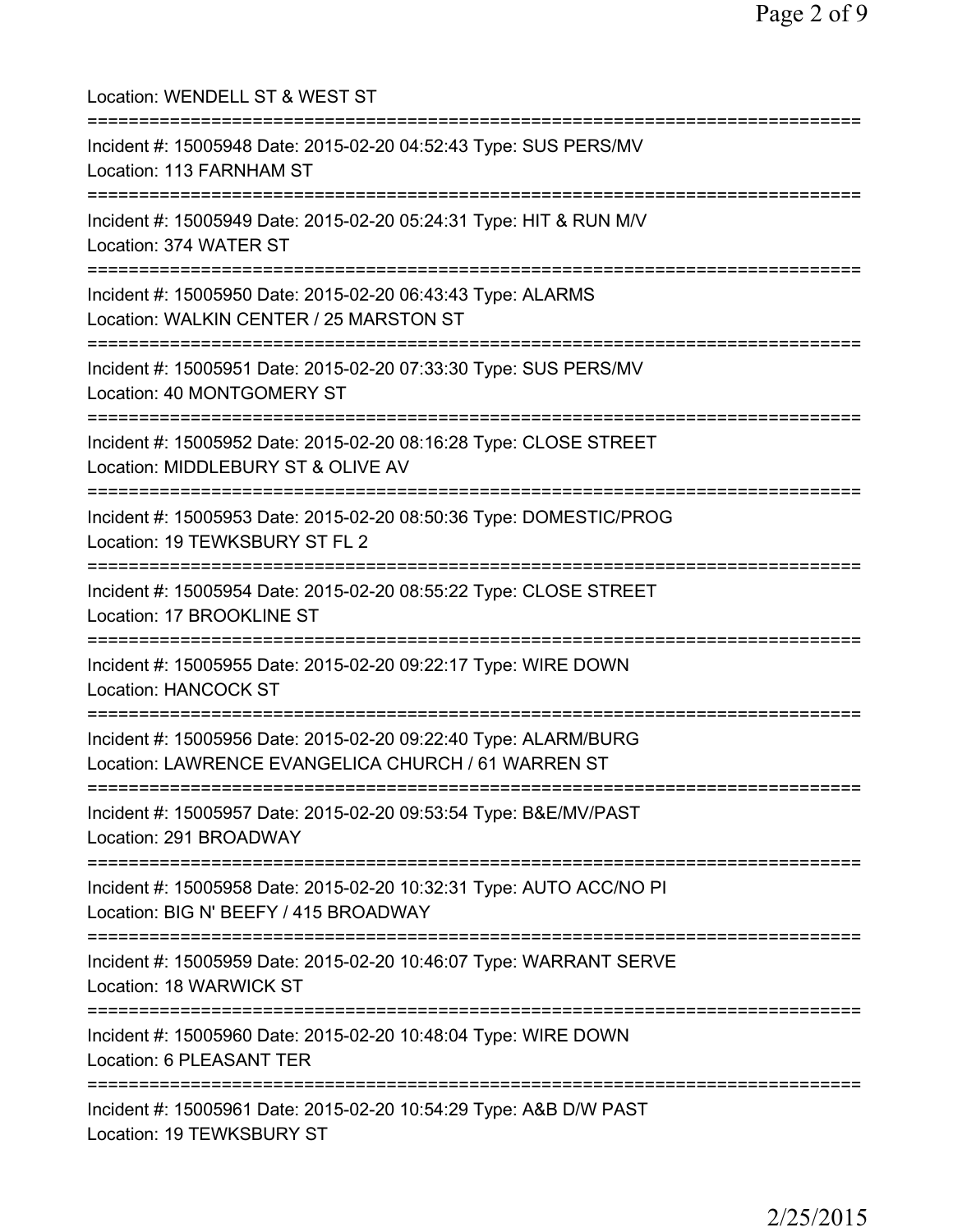| Incident #: 15005962 Date: 2015-02-20 11:12:06 Type: INVESTIGATION<br>Location: 73 N PARISH RD                                               |
|----------------------------------------------------------------------------------------------------------------------------------------------|
| Incident #: 15005963 Date: 2015-02-20 11:15:22 Type: WARRANT SERVE<br>Location: 18 WARWICK ST                                                |
| Incident #: 15005964 Date: 2015-02-20 11:28:57 Type: MEDIC SUPPORT<br>Location: 10 EMBANKMENT RD FL 2ND<br>=======================           |
| Incident #: 15005965 Date: 2015-02-20 11:31:15 Type: DOMESTIC/PAST<br>Location: 4 KENT ST                                                    |
| Incident #: 15005966 Date: 2015-02-20 11:43:21 Type: DRUG VIO<br>Location: WENDYS / 55 HAMPSHIRE ST                                          |
| ==============================<br>Incident #: 15005967 Date: 2015-02-20 12:09:28 Type: ALARM/BURG<br>Location: 10 NORRIS ST<br>------------- |
| Incident #: 15005968 Date: 2015-02-20 12:20:30 Type: AUTO ACC/NO PI<br>Location: BUNKERHILL ST & PARK ST                                     |
| Incident #: 15005969 Date: 2015-02-20 12:38:41 Type: M/V STOP<br>Location: AMESBURY ST & ESSEX ST                                            |
| Incident #: 15005970 Date: 2015-02-20 12:39:16 Type: M/V STOP<br>Location: BROADWAY & TREMONT ST                                             |
| Incident #: 15005971 Date: 2015-02-20 12:58:02 Type: CRUISER ACCID<br>Location: 137 LAWRENCE ST                                              |
| Incident #: 15005972 Date: 2015-02-20 13:00:03 Type: TOW OF M/V<br>Location: 59 ALDER ST                                                     |
| Incident #: 15005973 Date: 2015-02-20 13:04:51 Type: HIT & RUN M/V<br>Location: HEMLOCK ST & LAWRENCE ST                                     |
| Incident #: 15005974 Date: 2015-02-20 13:17:06 Type: KEEP PEACE<br>Location: 28 ROWE ST                                                      |
| Incident #: 15005975 Date: 2015-02-20 13:28:04 Type: FIRE<br>Location: 43 BOWDOIN ST                                                         |
|                                                                                                                                              |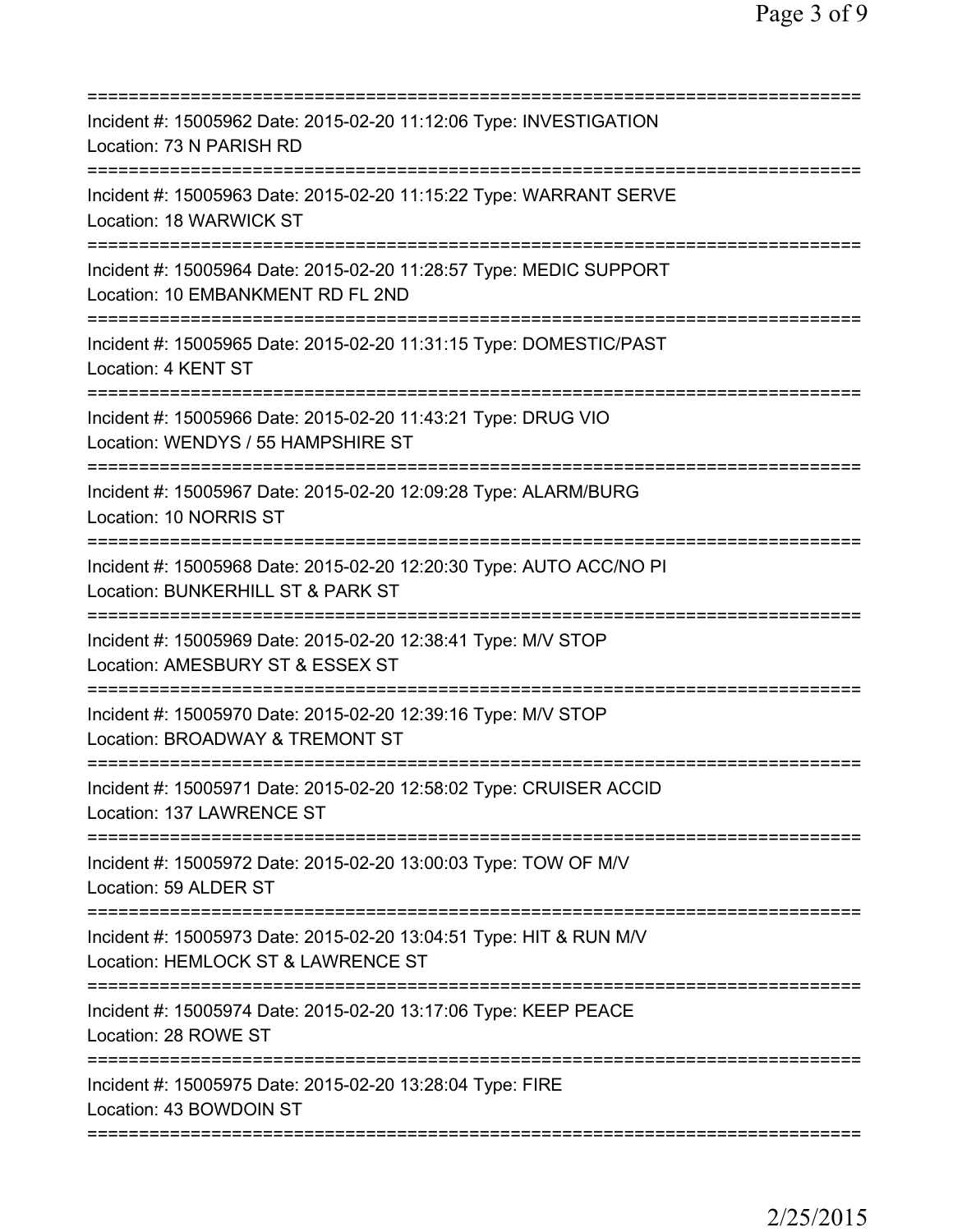| Incident #: 15005976 Date: 2015-02-20 13:43:22 Type: MV/BLOCKING<br>Location: 28 WILMOT ST                                                                        |
|-------------------------------------------------------------------------------------------------------------------------------------------------------------------|
| Incident #: 15005977 Date: 2015-02-20 13:59:48 Type: AUTO ACC/NO PI<br>Location: 297 ANDOVER ST                                                                   |
| Incident #: 15005978 Date: 2015-02-20 14:01:43 Type: MAN DOWN<br>Location: WOODLAND ST                                                                            |
| Incident #: 15005979 Date: 2015-02-20 14:08:44 Type: ROBBERY ARMED<br>Location: 58 S BROADWAY                                                                     |
| Incident #: 15005980 Date: 2015-02-20 14:14:41 Type: ALARM/BURG<br>Location: 12 BORDER ST                                                                         |
| Incident #: 15005981 Date: 2015-02-20 14:22:43 Type: HIT & RUN M/V<br>Location: 51 CHELMSFORD ST                                                                  |
| Incident #: 15005982 Date: 2015-02-20 14:33:47 Type: MV/BLOCKING<br>Location: LEXINGTON ST & PARK ST<br>=============                                             |
| Incident #: 15005983 Date: 2015-02-20 14:34:49 Type: NEIGHBOR PROB<br>Location: 28 ROWE ST                                                                        |
| Incident #: 15005984 Date: 2015-02-20 14:40:16 Type: AUTO ACC/PED<br>Location: ANDOVER ST & SHEPARD ST                                                            |
| Incident #: 15005985 Date: 2015-02-20 14:45:10 Type: M/V STOP<br>Location: 213 LAWRENCE ST                                                                        |
| =====================================<br>=======================<br>Incident #: 15005986 Date: 2015-02-20 14:49:37 Type: RECOV/STOL/MV<br>Location: 7 MCCARTHY RD |
| Incident #: 15005987 Date: 2015-02-20 15:10:34 Type: WARRANT SERVE<br>Location: ANDOVER ST & SHEPARD ST                                                           |
| Incident #: 15005988 Date: 2015-02-20 15:10:55 Type: HIT & RUN M/V<br>Location: BERKELEY ST & PARK ST                                                             |
| Incident #: 15005989 Date: 2015-02-20 15:25:57 Type: ALARMS<br>Location: 129 WATER ST                                                                             |
| Incident #: 15005990 Date: 2015-02-20 15:33:20 Type: AUTO ACC/NO PI                                                                                               |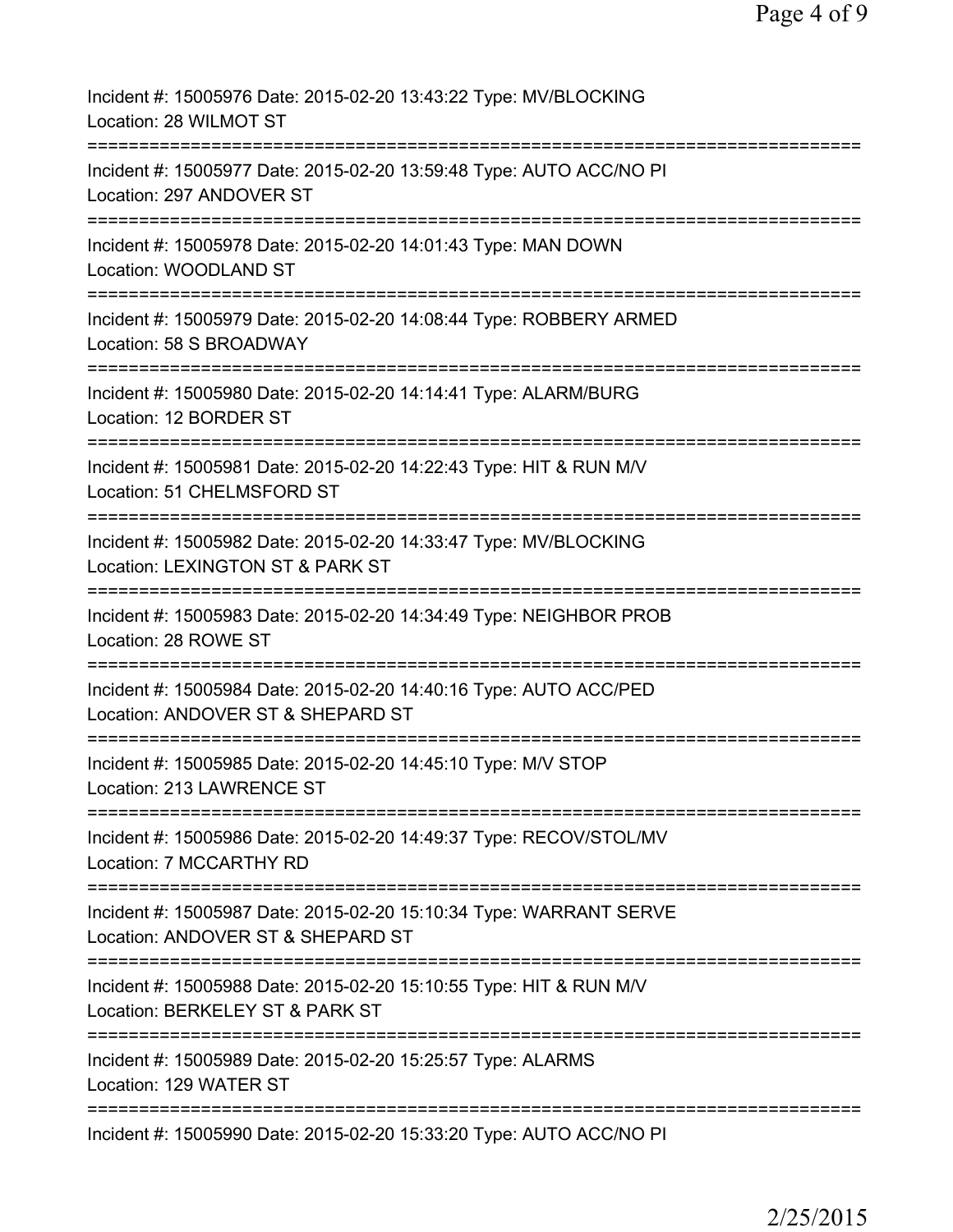Location: MT VERNON ST & S BROADWAY =========================================================================== Incident #: 15005991 Date: 2015-02-20 15:38:21 Type: HIT & RUN M/V Location: 96 E HAVERHILL ST =========================================================================== Incident #: 15005992 Date: 2015-02-20 15:48:44 Type: 209A/SERVE Location: 141 AMESBURY ST #401 =========================================================================== Incident #: 15005993 Date: 2015-02-20 15:49:30 Type: ALARM/BURG Location: 599 CANAL ST =========================================================================== Incident #: 15005994 Date: 2015-02-20 15:52:21 Type: HIT & RUN M/V Location: 54 SALEM ST =========================================================================== Incident #: 15005995 Date: 2015-02-20 16:09:29 Type: TOW OF M/V Location: 5 LORING ST =========================================================================== Incident #: 15005996 Date: 2015-02-20 16:10:42 Type: MV/BLOCKING Location: 61 NESMITH ST =========================================================================== Incident #: 15005997 Date: 2015-02-20 16:17:57 Type: DRUG VIO Location: 25 ROYAL ST =========================================================================== Incident #: 15005998 Date: 2015-02-20 16:21:02 Type: 209A/SERVE Location: 280 BROADWAY #2 =========================================================================== Incident #: 15005999 Date: 2015-02-20 16:21:41 Type: KEEP PEACE Location: 62 HAMPSHIRE ST #3A =========================================================================== Incident #: 15006000 Date: 2015-02-20 17:26:07 Type: DISORDERLY Location: YMCA / 40 LAWRENCE ST =========================================================================== Incident #: 15006001 Date: 2015-02-20 17:26:38 Type: HIT & RUN M/V Location: AMESBURY ST & COMMON ST =========================================================================== Incident #: 15006003 Date: 2015-02-20 18:02:16 Type: UNWANTEDGUEST Location: 700 ESSEX ST =========================================================================== Incident #: 15006002 Date: 2015-02-20 18:03:57 Type: HIT & RUN M/V Location: 167 WILLOW ST =========================================================================== Incident #: 15006004 Date: 2015-02-20 18:07:25 Type: VIO 209A Location: 473 ESSEX ST #26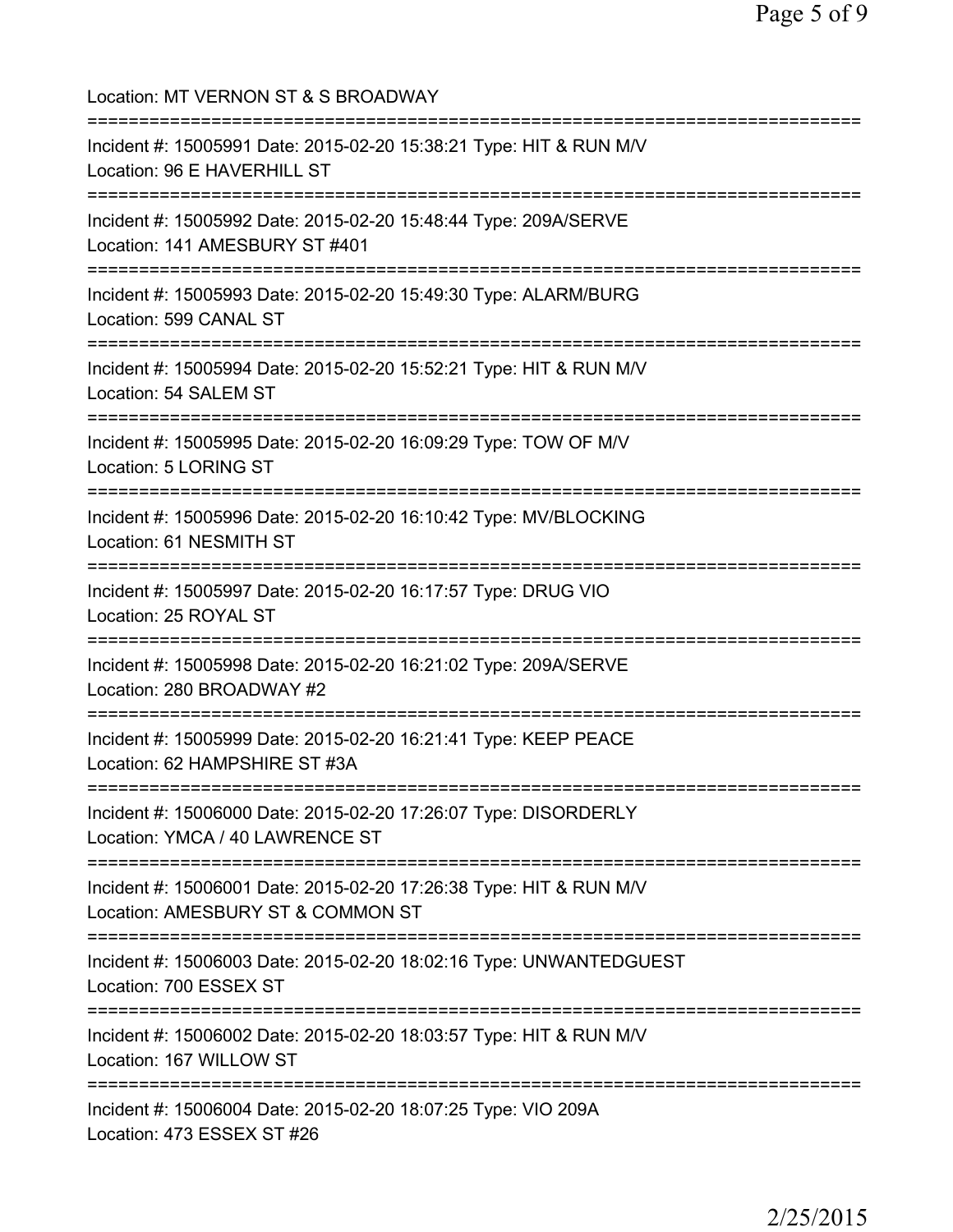| Incident #: 15006006 Date: 2015-02-20 18:07:31 Type: TRESPASSING<br>Location: 55 GARFIELD ST                               |
|----------------------------------------------------------------------------------------------------------------------------|
| Incident #: 15006005 Date: 2015-02-20 18:07:32 Type: HIT & RUN M/V<br>Location: 99 CROSS ST                                |
| Incident #: 15006007 Date: 2015-02-20 18:21:14 Type: M/V STOP<br>Location: 370 ESSEX ST                                    |
| Incident #: 15006008 Date: 2015-02-20 18:23:43 Type: AUTO ACC/NO PI<br><b>Location: BARKER ST</b>                          |
| Incident #: 15006010 Date: 2015-02-20 18:45:49 Type: STOLEN PROP<br>Location: LAWRENCE ST & MYRTLE ST                      |
| Incident #: 15006009 Date: 2015-02-20 18:45:58 Type: M/V STOP<br>Location: MERRIMACK ST & S BROADWAY                       |
| Incident #: 15006011 Date: 2015-02-20 18:57:47 Type: HIT & RUN PRO<br>Location: 35 BROOK ST                                |
| Incident #: 15006012 Date: 2015-02-20 19:11:47 Type: FIRE/MV<br>Location: 10 NEWTON ST                                     |
| Incident #: 15006013 Date: 2015-02-20 19:12:36 Type: HIT & RUN M/V<br>Location: 132 NEWBURY ST                             |
| Incident #: 15006014 Date: 2015-02-20 19:17:10 Type: ALARM/BURG<br>Location: COMMUNITY DAY CHARTER SCHOOL / 73 PROSPECT ST |
| Incident #: 15006015 Date: 2015-02-20 19:29:48 Type: ALARMS<br>Location: GOOD SHEPHERD / 412 HAMPSHIRE ST                  |
| Incident #: 15006016 Date: 2015-02-20 19:33:02 Type: STOL/MV/PAS<br>Location: 22 AMHERST ST                                |
| Incident #: 15006017 Date: 2015-02-20 19:33:17 Type: DOMESTIC/PROG<br>Location: 270 CANAL ST #526                          |
| Incident #: 15006018 Date: 2015-02-20 19:38:46 Type: MEDIC SUPPORT<br>Location: 1 GENERAL ST                               |
|                                                                                                                            |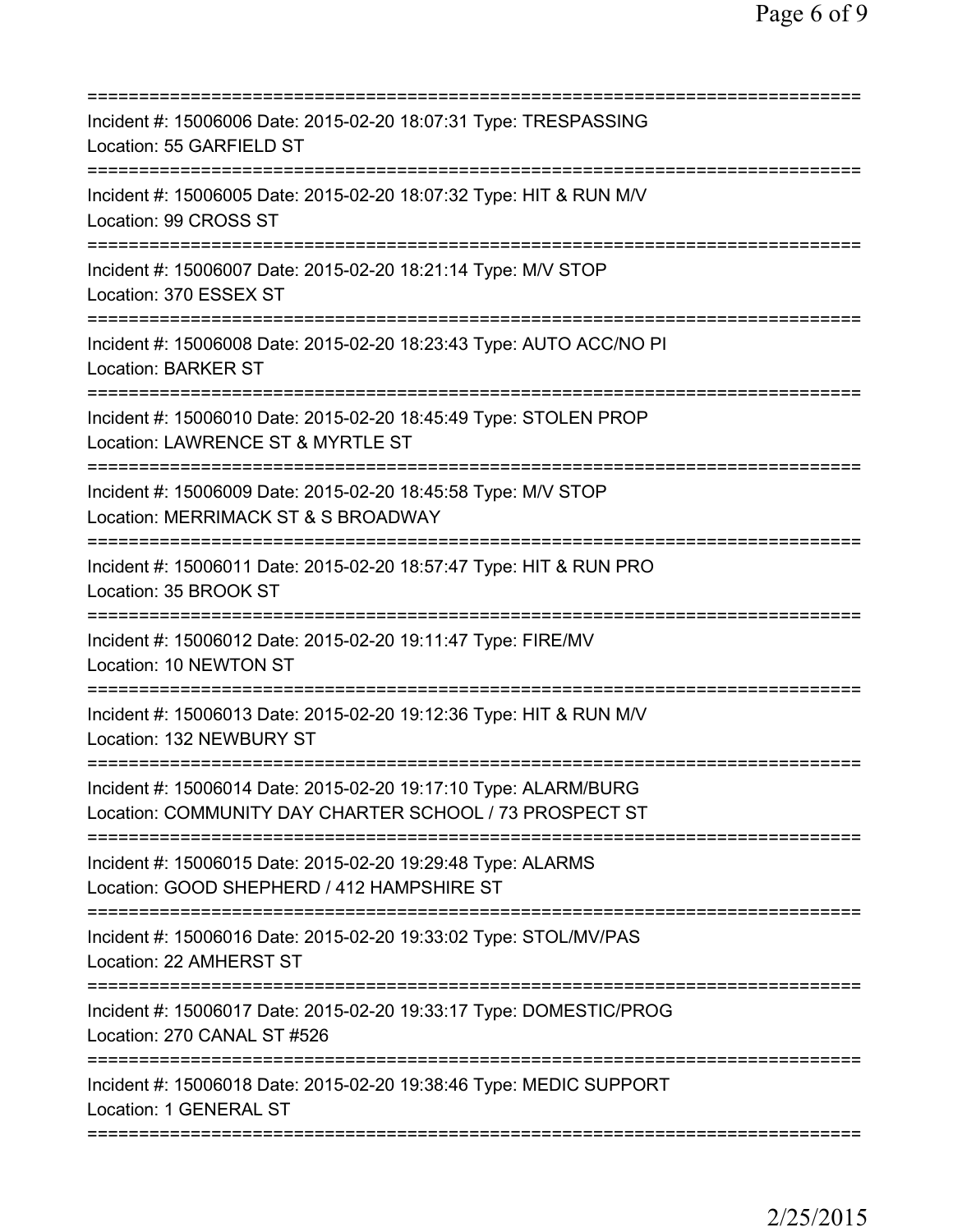| Incident #: 15006019 Date: 2015-02-20 19:50:15 Type: MV/BLOCKING<br>Location: 1 BROOKFIELD ST                                               |
|---------------------------------------------------------------------------------------------------------------------------------------------|
| Incident #: 15006020 Date: 2015-02-20 19:53:47 Type: STOLEN PROP<br>Location: 90 LOWELL ST                                                  |
| Incident #: 15006021 Date: 2015-02-20 20:17:21 Type: ALARM/BURG<br>Location: 53 STEVENS AV                                                  |
| Incident #: 15006022 Date: 2015-02-20 20:32:23 Type: LOUD NOISE<br>Location: 42 STORROW ST                                                  |
| Incident #: 15006023 Date: 2015-02-20 20:33:35 Type: ALARM/BURG<br>Location: DIAMOND IRON WORKS / 109 BLANCHARD ST                          |
| Incident #: 15006024 Date: 2015-02-20 20:36:51 Type: 911 HANG UP<br>Location: 54 FLORAL ST FL 2                                             |
| Incident #: 15006025 Date: 2015-02-20 20:40:49 Type: MV/BLOCKING<br>Location: 30 LANSDOWNE CT                                               |
| Incident #: 15006026 Date: 2015-02-20 20:44:23 Type: SUS PERS/MV<br>Location: 9 SUMMER ST                                                   |
| ==============<br>Incident #: 15006027 Date: 2015-02-20 20:51:17 Type: ALARMS<br>Location: 16 HALLENAN AV                                   |
| Incident #: 15006028 Date: 2015-02-20 21:02:53 Type: SUS PERS/MV<br>Location: 475 RIVERSIDE DR                                              |
| Incident #: 15006029 Date: 2015-02-20 21:06:58 Type: MV/BLOCKING<br>Location: 86 OXFORD ST                                                  |
| Incident #: 15006030 Date: 2015-02-20 21:12:24 Type: MAL DAMAGE<br>Location: PLEASANT ST & WOODLAND ST<br>================================= |
| Incident #: 15006031 Date: 2015-02-20 21:16:29 Type: MV/BLOCKING<br>Location: 30 LANSDOWNE CT FL 2                                          |
| Incident #: 15006032 Date: 2015-02-20 21:39:51 Type: ALARM/BURG<br>Location: 93 JAMAICA ST                                                  |
| Incident #: 15006033 Date: 2015-02-20 21:48:59 Type: TOW OF M/V                                                                             |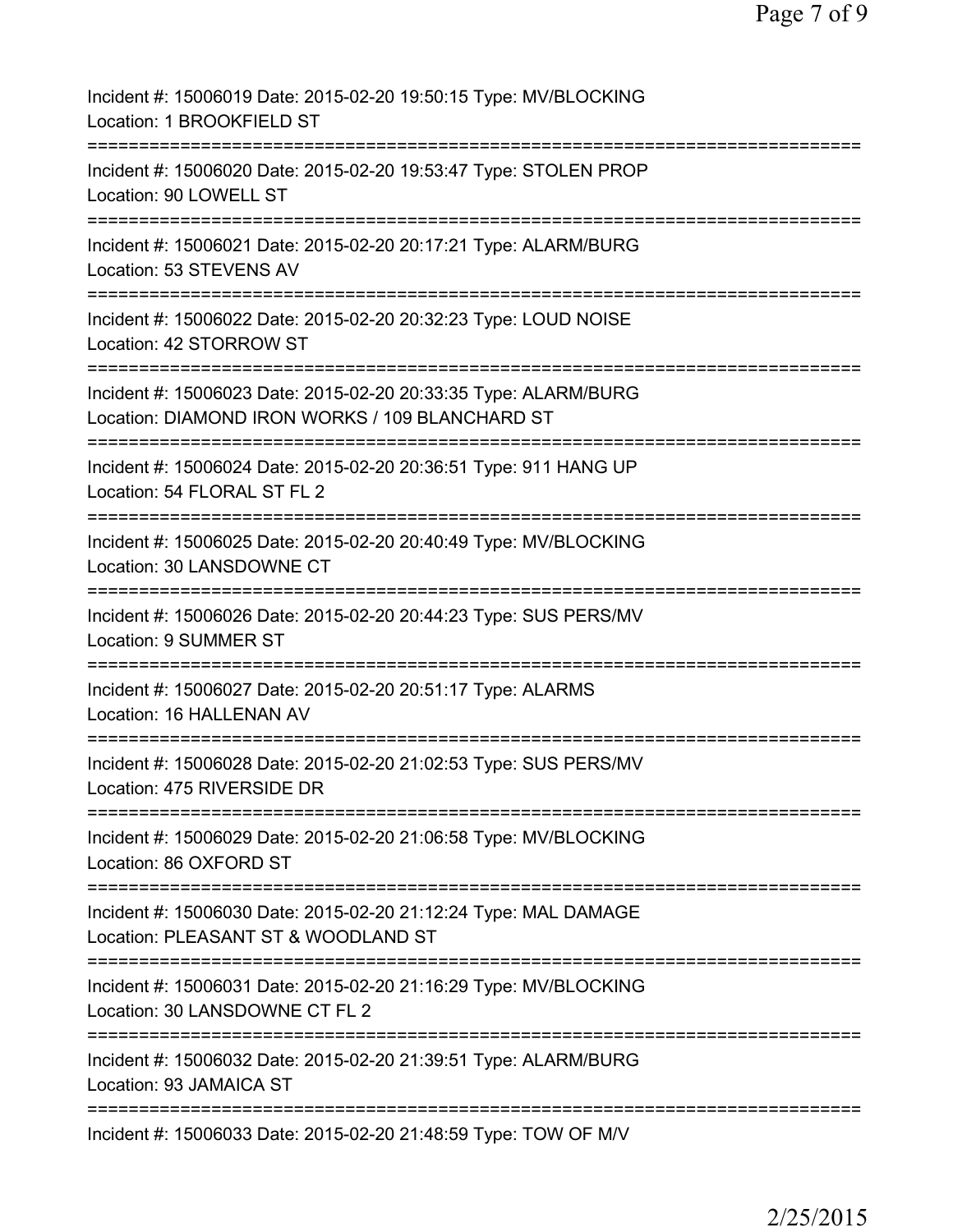| <b>Location: BEACON AV</b>                                                                                 |
|------------------------------------------------------------------------------------------------------------|
| Incident #: 15006034 Date: 2015-02-20 21:49:27 Type: ALARM/BURG<br>Location: 21 WEST ST                    |
| Incident #: 15006035 Date: 2015-02-20 22:16:10 Type: TOW/REC/STOL<br>Location: 700 ESSEX ST                |
| Incident #: 15006036 Date: 2015-02-20 22:17:46 Type: ALARM/BURG<br>Location: 599 CANAL ST                  |
| Incident #: 15006037 Date: 2015-02-20 22:40:14 Type: M/V STOP<br>Location: 107 ESSEX ST                    |
| Incident #: 15006038 Date: 2015-02-20 22:46:47 Type: ROBBERY ARMED<br>Location: BASSWOOD ST                |
| Incident #: 15006039 Date: 2015-02-20 22:47:39 Type: STOL/MV/PAS<br>Location: 197 PARKER ST                |
| Incident #: 15006040 Date: 2015-02-20 22:52:08 Type: ROBBERY ARMED<br>Location: ARLINGTON ST & LAWRENCE ST |
| Incident #: 15006041 Date: 2015-02-20 22:58:28 Type: M/V STOP<br>Location: CHESTNUT ST & ELM ST            |
| Incident #: 15006042 Date: 2015-02-20 23:12:22 Type: M/V STOP<br>Location: AMESBURY ST & HAVERHILL ST      |
| Incident #: 15006044 Date: 2015-02-20 23:23:12 Type: MV/BLOCKING<br>Location: 206 BRUCE ST                 |
| Incident #: 15006043 Date: 2015-02-20 23:23:33 Type: ALARMS<br>Location: POLLO CENTRO / 436 S UNION ST     |
| Incident #: 15006045 Date: 2015-02-20 23:56:32 Type: GUN CALL<br>Location: 42 SPRINGFIELD ST FL 2          |
|                                                                                                            |

324 record(s)

{ call presslog("2015-02-20","0000","2015-02-20","2359") } Total records found: 324 These results were produced by the following query: